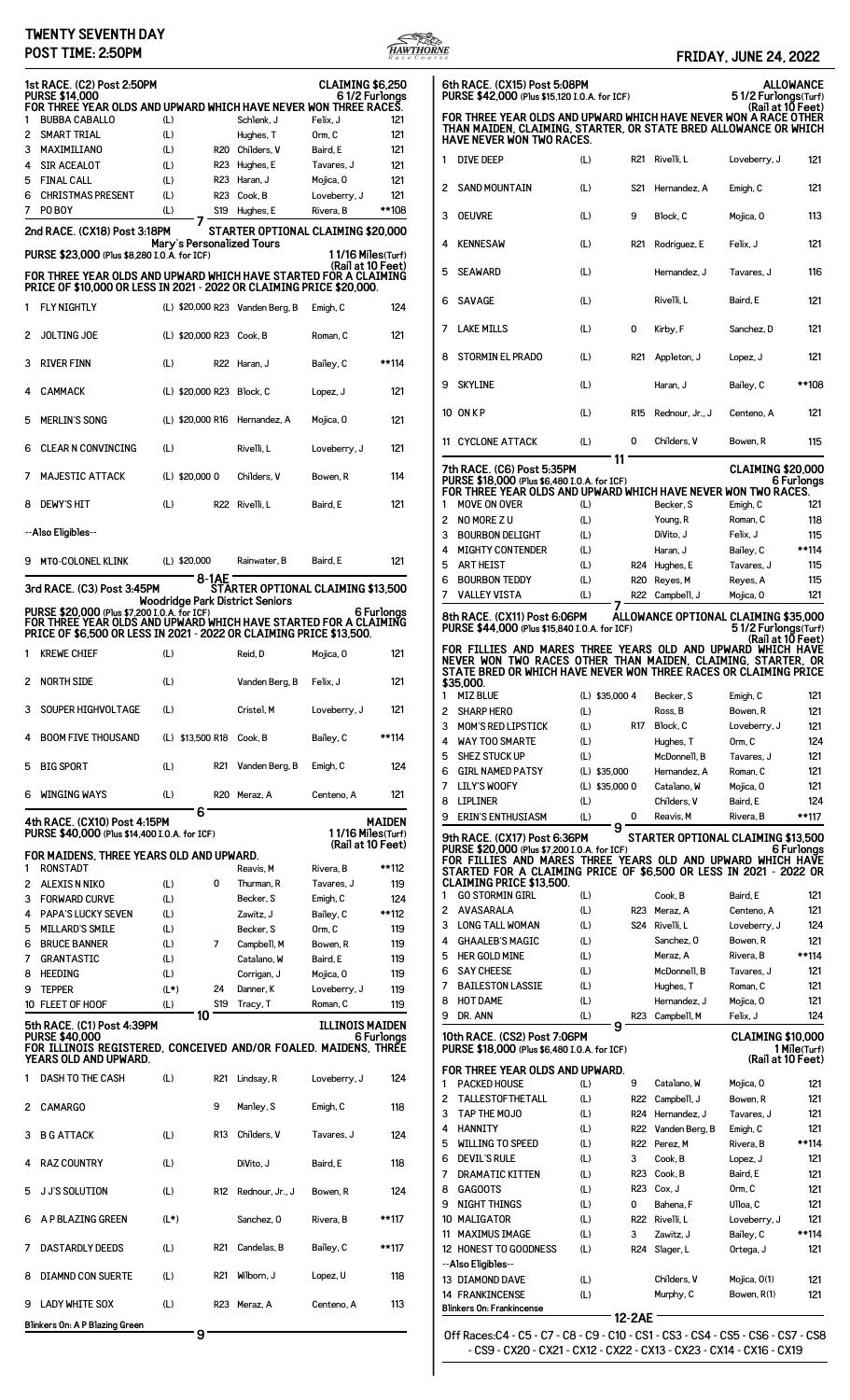|           | Extra Races For Saturday, June 25, 2022<br>(Entries Close on Monday, June 20, 2022)                                                                                                                                                                                                            |
|-----------|------------------------------------------------------------------------------------------------------------------------------------------------------------------------------------------------------------------------------------------------------------------------------------------------|
| <b>X9</b> | <b>EXTRA RACE NO 9</b><br>ALLOWANCE OPTIONAL CLAIMING<br>Purse \$46,000. (Plus \$16,560 I.O.A. for ICF) For Three Year Olds and Upward Which Have Never Won<br>Three Races Other Than Maiden, Claiming, Starter, Or State Bred or Which Have Never Won Five<br>Races or Which Have Not Won Two |
|           | \$50.000.                                                                                                                                                                                                                                                                                      |
|           | <b>CLAIMING PRICE \$50,000</b>                                                                                                                                                                                                                                                                 |
|           | (Claiming races for \$35,000 or less not considered in estimating allowances)<br>(Preference by condition eligibility)                                                                                                                                                                         |
|           | <b>SIX FURLONGS</b>                                                                                                                                                                                                                                                                            |
|           | X10 EXTRA RACE NO 10<br>X10 Purse \$40,000. (Plus \$14,400 I.O.A. for ICF) For Maidens, Three Years Old and Upward.<br><b>MAIDEN</b>                                                                                                                                                           |
|           | Three Year Olds. 118 lbs.<br>Older. 124 lbs.<br>Preference by condition eligibility)                                                                                                                                                                                                           |
|           | <b>SIX FURLONGS</b><br><u> 1989 - Johann Barbara, martxa a</u><br><b>EXTRA RACE NO 11</b><br>MAIDEN                                                                                                                                                                                            |
|           | X11 Purse \$40,000. (Plus \$14,400 I.O.A. for ICF) For Maidens, Fillies And Mares Three Years Old and<br>Upward.                                                                                                                                                                               |
|           | Older. 124 lbs.<br>Three Year Olds. 117 lbs.<br>(Preference by condition eligibility)<br><b>ONE MILE(Turf)</b>                                                                                                                                                                                 |
|           | <b>X12</b> EXTRA RACE NO 12<br>and Upward Which Have Not Won A State Bred Race Other Than Maiden, Claiming, Or Starter or Which<br>and Upward Which Have Not Won A State Bred Race Other Than Maiden, Claiming, Or Starter or Which<br>Have                                                    |
|           | Non-winners of a race at a mile or over since May 25. 3 lbs.<br><b>CLAIMING PRICE \$15,000</b>                                                                                                                                                                                                 |
|           | (Claiming races for \$12,500 or less not considered in estimating allowances)<br>(Preference by condition eligibility)                                                                                                                                                                         |
|           | <b>ONE MILE(Turf)</b>                                                                                                                                                                                                                                                                          |
|           | ONE MILE(Turf)<br>CLAIMING<br>2 Purse \$13,000. For Fillies And Mares Three Years Old and Upward Which Have Never Won Two Races.<br><b>CLAIMING</b><br>Older 124 lbs.<br>Three Year Olds. $\dots$ . 119 lbs.<br>Non-winners of a race at a mile or over since May 25. 3 lbs.                   |
|           | <b>CLAIMING PRICE \$6,250</b><br>(Claiming races for \$4,000 or less not considered in estimating allowances)                                                                                                                                                                                  |
|           | ONE MILE AND SEVENTY YARDS<br><b>CLAIMING</b>                                                                                                                                                                                                                                                  |
|           | X14 EXTRA RACE NO 14<br>X14 Purse \$13,000. For Three Year Olds and Upward Which Have Never Won Two Races.<br>Older 124 lbs.<br>Three Year Olds119 lbs.                                                                                                                                        |
|           | Non-winners of a race at a mile or over since May 25. 3 lbs.<br><b>CLAIMING PRICE \$6.250</b>                                                                                                                                                                                                  |
|           | (Claiming races for \$4,000 or less not considered in estimating allowances)                                                                                                                                                                                                                   |
|           | ONE MILE AND SEVENTY YARDS<br>∡4 ← EXTRA RACE NO 15<br><b>MAIDEN</b>                                                                                                                                                                                                                           |
|           | (Preference by condition eligibility)                                                                                                                                                                                                                                                          |
|           |                                                                                                                                                                                                                                                                                                |
|           | FIVE AND ONE HALF FURLONGS(Turf)<br>216 Purse \$17,000. (Plus \$6,120 I.O.A. for ICF) For Three Year Olds or Four Year Olds and Upward Which<br>Three Nover Won Three Races.                                                                                                                   |
|           | <b>CLAIMING PRICE \$12,500</b>                                                                                                                                                                                                                                                                 |
|           | (Claiming races for \$10,000 or less not considered in estimating allowances)                                                                                                                                                                                                                  |
|           | SIX FURLONGS<br>The Purse \$44,000. (Plus \$15,840 I.O.A. for ICF) For Three Year Olds and Upward Mich Have Never Mon<br>Two Races of Claim Marting, Claiming, Starter, Or State Bred or Which Have Never Mon<br>Races of Claiming Pic                                                         |
|           |                                                                                                                                                                                                                                                                                                |
|           | <b>CLAIMING PRICE \$35,000</b><br>(Claiming races for \$25,000 or less not considered in estimating allowances)                                                                                                                                                                                |
|           | (Preference by condition eligibility)                                                                                                                                                                                                                                                          |
|           | FIVE AND ONE HALF FURLONGS(Turf)<br>X18 EXTRA RACE NO 18<br>X18 Purse \$40,000. (Plus \$14,400 I.O.A. for ICF) For Maidens, Fillies Two Years Old.<br><b>MAIDEN</b>                                                                                                                            |
|           |                                                                                                                                                                                                                                                                                                |
|           | (Preference by condition eligibility)<br><b>FOUR AND ONE HALF FURLONGS</b>                                                                                                                                                                                                                     |
|           | ALLOWANCE <b>X19</b> EXTRA RACE NO 19<br>Purse \$42,000. (Plus \$15,120 I.O.A. for ICF) For Three Year Olds and Upward Which Have Never Won & Race Other Than Maiden, Claiming, Starter, Or State Bred Allowance or Which Have Never Won<br>Two Races.                                         |
|           |                                                                                                                                                                                                                                                                                                |
|           | (Claiming races for \$20,000 or less not considered in estimating allowances)<br>(Preference by condition eligibility)                                                                                                                                                                         |
|           | ONE MILE AND ONE SIXTEENTH(Turf)                                                                                                                                                                                                                                                               |
|           | X20 EX LIKA RALL IND EV Mares Three Years Old and Upward.                                                                                                                                                                                                                                      |
|           | <b>CLAIMING PRICE \$6.250</b>                                                                                                                                                                                                                                                                  |
|           | (Claiming races for \$5,000 or less not considered in estimating allowances)<br><u>SIX FURLONGS</u>                                                                                                                                                                                            |
|           | X21 EXTRA RACE NO 21<br>X21 Purse \$13,000. For Three Year Olds and Upward Which Have Not Won A Race In 2022.<br><b>CLAIMING</b>                                                                                                                                                               |
|           | <b>CLAIMING PRICE \$5.000</b>                                                                                                                                                                                                                                                                  |
|           | (Claiming races for \$4,000 or less not considered in eligibility)<br><b>FIVE AND ONE HALF FURLONGS</b>                                                                                                                                                                                        |

| M M22 EXTRA RACE NO 22<br>.X22 Purse \$12,000. For Maidens, Fillies And Mares Three Years Old and Upward<br>Three Year Olds 120 lbs.         | <b>MAIDEN CLAIMING</b><br>Older. 124 lbs. |
|----------------------------------------------------------------------------------------------------------------------------------------------|-------------------------------------------|
| <b>CLAIMING PRICE \$6.250</b>                                                                                                                |                                           |
|                                                                                                                                              | FIVE AND ONE HALF FURLONGS                |
| STARTER OPTIONAL CLAIMING<br>23 STARTER OPTIONAL CLAIMING<br>8 Claiming Price 0f \$12,500 Or Less in 2021 - 2022 or Claiming Price \$25,000. |                                           |
|                                                                                                                                              |                                           |
| <b>CLAIMING PRICE \$25,000</b>                                                                                                               |                                           |
| (Claiming races for \$16,000 or less not considered in estimating allowances)                                                                |                                           |
|                                                                                                                                              | FIVE AND ONE HALF FURLONGS(Turf)          |
|                                                                                                                                              |                                           |

**The ITHA / CTHF scholarship application is now available at the ITHA website: ITHAracing.com**

**Applications are due July 15, 2022. Visit the website for all the details and requirements.**

## **\*\*\*\*\*\*\*\*\*\*\*\*\*\*\*\*\*\*\*\*\*\*\*\*\*\*\*\*\*\***

**REMINDER TRAINERS -- IF YOU ARE PLANNING TO STABLE AT HAWTHORNE FOR THE SUMMER 1) Please contact the Racing Office and tell us how many stalls you will be needing.**

**2) Those trainers in Barns A - D AND 1 - 5 will need to relocate to a different barn - you will need contact the Racing office to get a new location. Also you will need to be prepared to move out of those barns immediately at the close of racing, as those barns need to be prepared for the opening of the summer harness meet.**

**\*\*\*\*\*\*\*\*\*\*\*\*\*\*\*\*\*\*\*\*\*\*\*\*\*\*\*\*\***

**TRAINERS: PER THE STEWARDS, YOU MUST HAVE YOUR PROOF OF EHV VACCINATIONS AND COGGINS IN THE RACING OFFICE BY 2:00 THE DAY OF YOUR RACE. IF NOT, YOUR HORSE WILL BE SCRATCHED. \*\*\*\*\*\*\*\*\*\*\*\*\*\*\*\*\*\*\*\*\*\*\*\*\*\*\*\*\***

**REMINDER TRAINERS: SATURDAY, JUNE 25 IS THE LAST DAY OF RACING. The Racing Office and Jock's Room will be closed following the last race that day. You must pick up all foal papers and silks before the end of the day. \*\*\*\*\*\*\*\*\*\*\*\*\*\*\*\*\*\*\*\*\*\*\*\*\*\*\*\***

**SCRATCH TIME 10:30 A.M.**